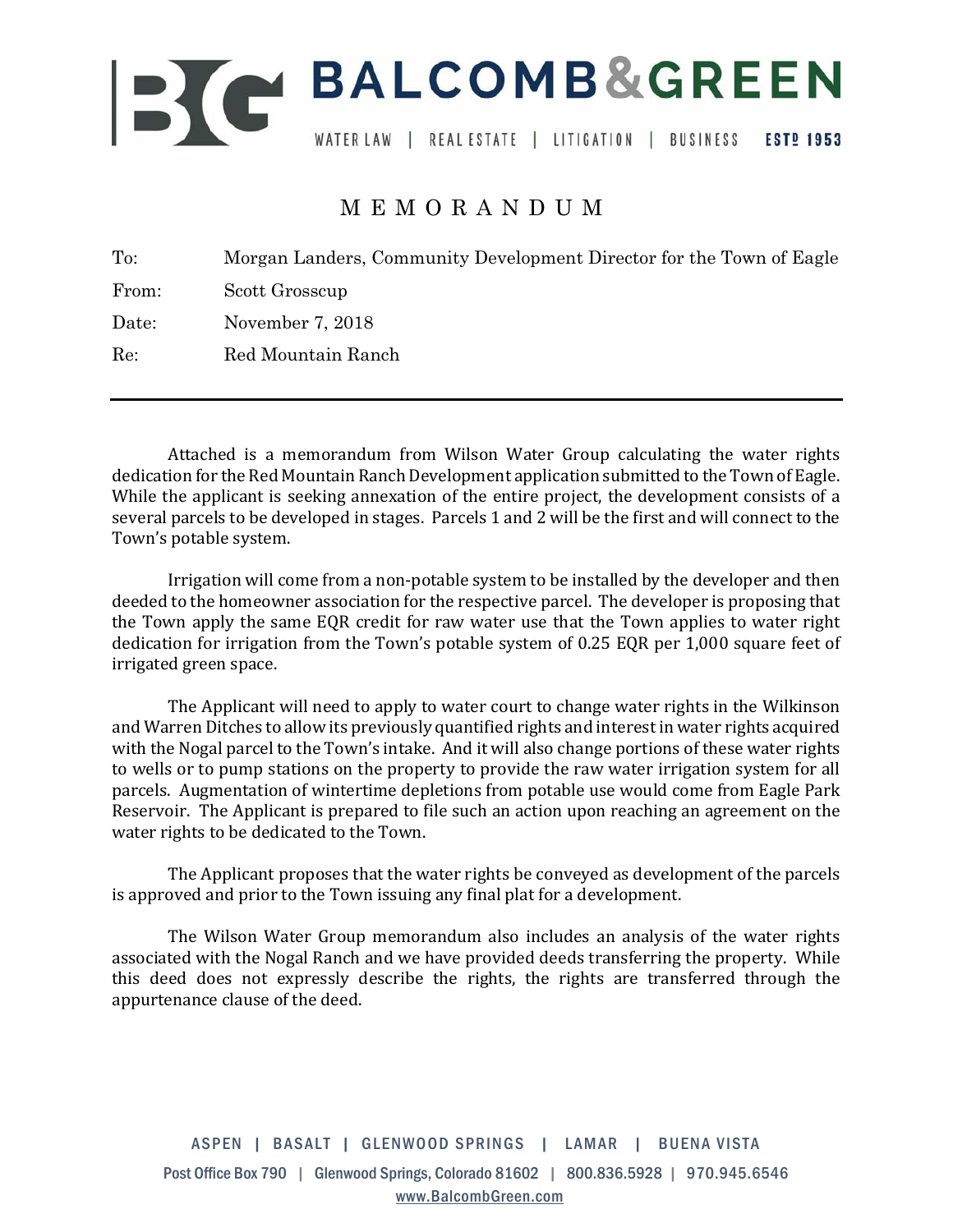|                                                                                                                                                  | No. 0130 P. 3/10 $\sim$<br>A BROOK OF ORDER O'CLOCK ON THE STATE OF A MARICAN AVON<br>514936 B-618 P-865 09/08/93 04:38P PG 1 OF 2<br>REC<br><b>DOC</b><br>Sara J. Fisher<br>Eagle County Clerk & Recorder<br>10.00<br>28.00                                                                                                                                                                                                                                                                                                                                                                                                                                                                                                                                                                                                                                                                                                                                                                                                                                                                                                                                                                                                                                                                                                                                                                                                                                                                                                                                                 |
|--------------------------------------------------------------------------------------------------------------------------------------------------|------------------------------------------------------------------------------------------------------------------------------------------------------------------------------------------------------------------------------------------------------------------------------------------------------------------------------------------------------------------------------------------------------------------------------------------------------------------------------------------------------------------------------------------------------------------------------------------------------------------------------------------------------------------------------------------------------------------------------------------------------------------------------------------------------------------------------------------------------------------------------------------------------------------------------------------------------------------------------------------------------------------------------------------------------------------------------------------------------------------------------------------------------------------------------------------------------------------------------------------------------------------------------------------------------------------------------------------------------------------------------------------------------------------------------------------------------------------------------------------------------------------------------------------------------------------------------|
|                                                                                                                                                  | <b>WARRANTY DEED</b><br>THIS DEED, Made this 27TH day of AUGUST, 1993 between<br>NOGAL TRACTS A COLORADO GENERAL PARTNERSHIP<br>of the County of EAGLE and State of COLORADO, grantor, and                                                                                                                                                                                                                                                                                                                                                                                                                                                                                                                                                                                                                                                                                                                                                                                                                                                                                                                                                                                                                                                                                                                                                                                                                                                                                                                                                                                   |
| <b>10 1934</b>                                                                                                                                   | MERVYN LAPIN<br>whose legal address is 232 N. MEADOW DRIVE, VAIL, COLORADO 81657<br>of the County of EAGLE and State of COLORADO, grantee:                                                                                                                                                                                                                                                                                                                                                                                                                                                                                                                                                                                                                                                                                                                                                                                                                                                                                                                                                                                                                                                                                                                                                                                                                                                                                                                                                                                                                                   |
|                                                                                                                                                  | WITNESSETH, That the grantor, for and in consideration of the sum of TWO HUNDRED EIGHTY THOUSAND AND 00/100ths<br>DOLLARS, (\$280,000.00), the receipt and sufficiency of which is hereby acknowledged, has granted, bargained, sold and conveyed, and<br>by these presents does grant, bargain, sell, convey and confirm unto the grantee, his hears and assigns forever, all the real property<br>together with improvements, if any, situate, lying and being in the County of EAGLE, and State of Colorado, described as follows:<br>PARCEL 3, ACCORDING TO THE MAP OF A. E. NOGAL PROPERTY<br>RECORDED IN BOOK 255 AT PAGE 713, SAID PARCEL IS LOCATED IN<br>TRACTS 68, 69 AND 70, SECTIONS 28, 32 AND 33, TOWNSHIP 4 SOUTH,<br>RANGE 84 WEST, 6TH PRINCIPAL MERIDAN, EXCEPT ANY PORTIONS THEREOF<br>LYING WITHIN THE RIGHTS OF WAY OF U.S. HIGHWAY NO. 6 AND 24,<br>COUNTY OF EAGLE, STATE OF COLORADO                                                                                                                                                                                                                                                                                                                                                                                                                                                                                                                                                                                                                                                                 |
| Constants<br>$\mathbb{C}$<br>$\mathbb{C}^2$<br>$\frac{1}{\sqrt{2}}$<br>$\sigma_1^{\rm S}$ as<br>$\cdots$<br>-13<br>$\rightarrow$ . $\rightarrow$ | also known by street and number as PARCEL 3 NOGAL TRACT ALONG RTE 6, EAGLE, COLORADO 81631<br>TOGETHER with all and singular the hereditaments and appurtenances thereunto belonging, or in anywise appertaining and the<br>reversion and reversions, remainder and remainders, rents, issues and profits thereof, and all the estate, right, title, interest, claim and<br>demand whatsoever of the grantor, either in law or equity, of, in and to the above bargained premises, with the hereditaments and<br>appurtenances.<br>TO HAVE AND TO HOLD the said premises above bargained and described, with the appurtenances, unto the grantee, his heirs and<br>assigns forever. And the grantor, for himself, his heirs and personal representatives, does covenant, grant, bargain and agree to and with<br>the grantee, his heirs and assigns, that at the time of the ensealing and delivery of these presents, he is well seized of the premises above<br>conveyed, has good, sure, perfect, absolute and indefeasible estate of inheritance, in law, in fee simple, and has good right, full power and<br>lawful authority to grant, bargain, sell and convey the same in manner and form aforesaid, and that the same are free and clear from all<br>former and other grants, bargains, sales, liens, taxes, assessments, encumbrances and restrictions of whatever kind or nature soever,<br>except for taxes for the current year, a lien but not yet due or payable, easements, restrictions, reservations, covenants and<br>rights-of-way of record, if any, . |
|                                                                                                                                                  | The grantor shall and will WARRANT AND FOREVER DEFEND the above-bargained premises in the quiet and peaceable possession<br>of the grantce, his heirs and assigns, against all and every person or persons lawfully claiming the whole or any part thereof.<br>The singular number shall include the plural, the plural the singular, and the use of any gender shall be applicable to all genders.<br>IN WITTIESS WHEREOF, the Frantor has executed this deed on the date set forth above.<br><b>NOGAL</b><br><b>TRACTS</b><br><b>COLORADO</b><br>A<br><b>GENERAL</b><br>RONALD <sub>IL</sub> HORNUNG AS GENERAL PARTNER<br><b>PARTNERSHIP</b><br>ว<br>จุ                                                                                                                                                                                                                                                                                                                                                                                                                                                                                                                                                                                                                                                                                                                                                                                                                                                                                                                   |
|                                                                                                                                                  | William L,<br>Jones as General<br>RAYMOND E. AMAN AS GENERAL PARTNER<br><b>DLIC</b><br>Partner                                                                                                                                                                                                                                                                                                                                                                                                                                                                                                                                                                                                                                                                                                                                                                                                                                                                                                                                                                                                                                                                                                                                                                                                                                                                                                                                                                                                                                                                               |
|                                                                                                                                                  | SEE PAGE TWO FOR ADDITIONAL NOTARY ACXNOWLEDGEMENTS<br>N IOUT<br>JOHN P. LOUGHRAN. AS CENERAL PARTNER                                                                                                                                                                                                                                                                                                                                                                                                                                                                                                                                                                                                                                                                                                                                                                                                                                                                                                                                                                                                                                                                                                                                                                                                                                                                                                                                                                                                                                                                        |
|                                                                                                                                                  | STATE OF COLORADO<br>) 88.                                                                                                                                                                                                                                                                                                                                                                                                                                                                                                                                                                                                                                                                                                                                                                                                                                                                                                                                                                                                                                                                                                                                                                                                                                                                                                                                                                                                                                                                                                                                                   |
|                                                                                                                                                  | <b>COUNTY OF EAGLE</b><br>The foregoing instrument was acknowledged before me this 27TH day of AUGUST, 1993 by<br>William L. Jones as General Part<br>as General Partner<br>and c<br>PIIR<br>NUGAL TRACTS A COLORADO GENERAL PARTOERSHIP<br>My Commission expires: 06-01-97<br>Witness my hand and official/seal.<br>$\infty$<br>$\sigma$ and                                                                                                                                                                                                                                                                                                                                                                                                                                                                                                                                                                                                                                                                                                                                                                                                                                                                                                                                                                                                                                                                                                                                                                                                                                |
|                                                                                                                                                  | JANET S.<br>JACKSON                                                                                                                                                                                                                                                                                                                                                                                                                                                                                                                                                                                                                                                                                                                                                                                                                                                                                                                                                                                                                                                                                                                                                                                                                                                                                                                                                                                                                                                                                                                                                          |

No. 932A. Rev. 7-84. WARRANTY DEED (for Photographic Record)